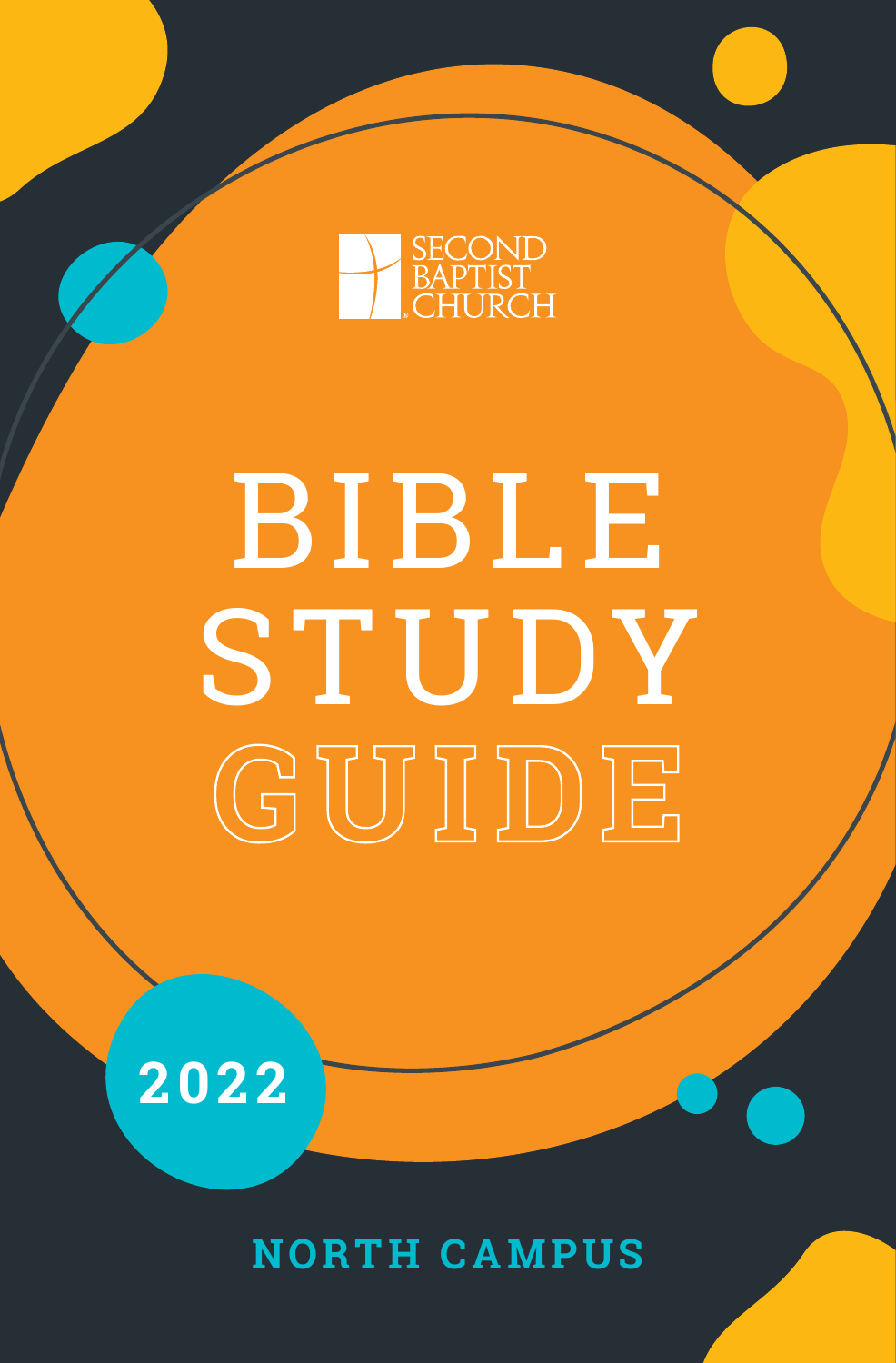# WHAT IS "BIBLE STUDY"?

# EVER FEEL LIKE SECOND MIGHT BE "TOO BIG"?

We can solve that! There's a small group class for every member of the family. Some classes are set up by age and stage. This means 1<sup>st</sup> graders are with other 1st graders. Married couples in their 30's are (you guessed it) with other married couples in their 30's. Other classes are all ages and stages mixed.

# WHAT DOES CLASS LOOK LIKE? IT SOUNDS BORING...

Each class explores what the Bible has to say in an age appropriate way. In every class from toddlers to adults, you will hear a Biblically based lesson with an emphasis on application. "What does this mean for me and my family?" "How does this apply to my marriage, my parenting, my career...?" Our teachers do an excellent job presenting the timeless wisdom God's given us in the Bible in interesting, engaging ways.

# WE'VE NEVER GONE TO SOMETHING LIKE THIS BEFORE

No problem! Adult classes have a lecture format and the environment is laid back. We don't do "discussion" because many find that intimidating. No one will ever call on you to discuss, read, or pray aloud. Whether you are a Bible expert or have never read a word, just come as you are. You'll be greeted warmly. As for the kids... our staff and volunteers work hard to help everyone plug in and make friends.

# WHAT HAPPENS OUTSIDE OF CLASS?

Adult classes begin and end with announcements about class events like family-friendly parties in someone's home or a community service project with the goal of creating community outside of the walls of the church.

# **CONTACT US!**

# Your Adult Bible Study Team would love to hear from YOU

**Micah Gill:** Adult 1 & 2 - mgill@second.org - 713.365.6340 **Barry Wilson:** Adult 3 - bwilson@second.org - 713.365.6308 **Diana Bird:** Adult Ministries Associate - dbird@second.org - 713.365.6307 **June Goolsby:** Adult 1 & 2 Assistant - jgoolsby@second.org - 713.465.3408 **Lisa Smith:** Adult 3 Assistant - lsmith@second.org - 713.365.6308

| <b>CLASS</b>           | <b>DIVISION</b>     | <b>ROOM</b> |  |
|------------------------|---------------------|-------------|--|
| <b>SATURDAY 5:00PM</b> |                     |             |  |
| <b>Crosswalk</b>       | All Ages & Stages   | $A - 101$   |  |
| <b>Gracetime</b>       | Women All Ages      | $A - 308$   |  |
| <b>Lighthouse</b>      | Couples 20's - 40's | $A - 307$   |  |
| <b>Rx For Life</b>     | Coed 50's - 60's    | $A - 306$   |  |
| <b>Warriors</b>        | Coed $65+$          | $A - 302$   |  |
| <b>SATURDAY 7:15PM</b> |                     |             |  |
| <b>Happy Days</b>      | All Ages & Stages   | $A - 101$   |  |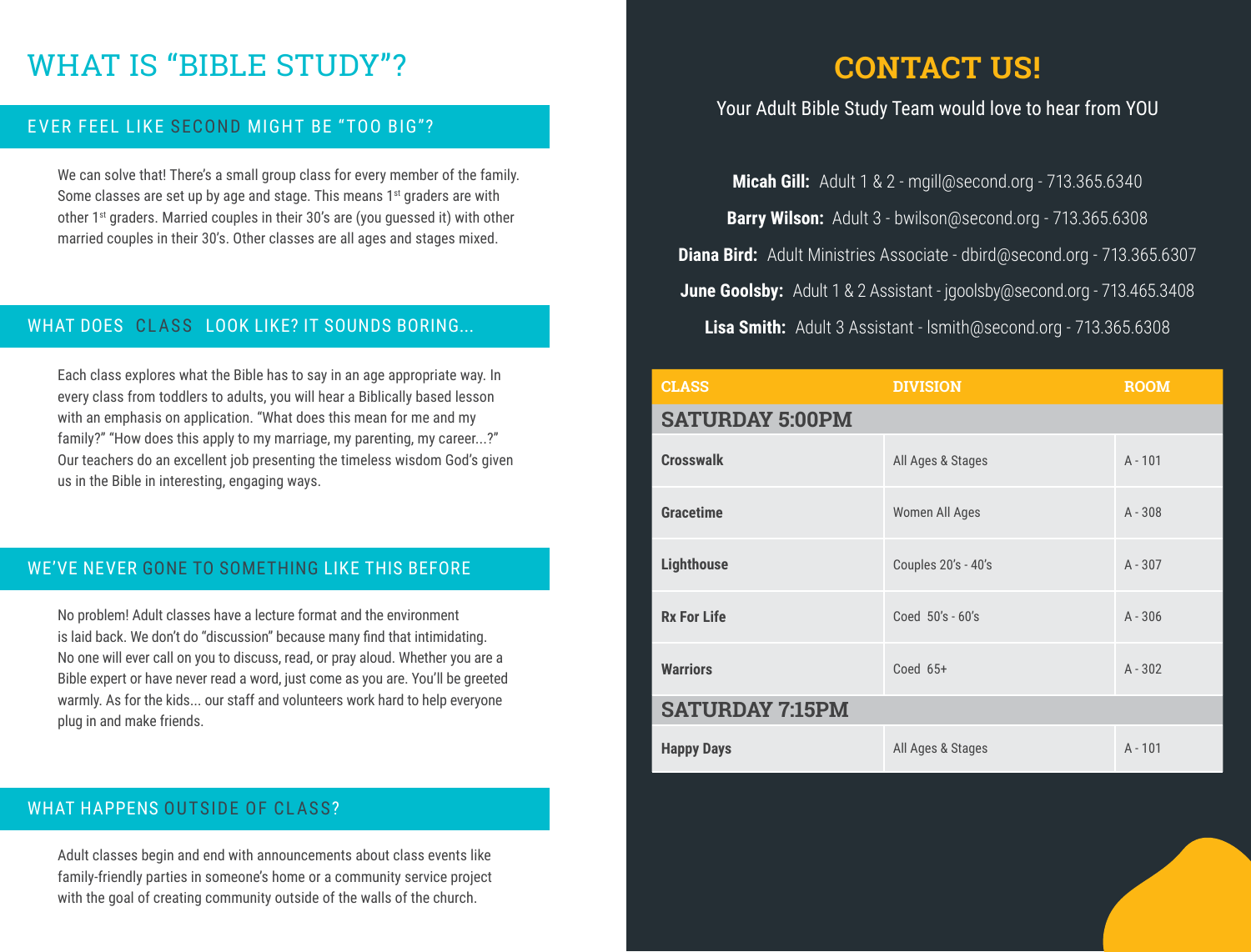| <b>CLASS</b>                | <b>DIVISION</b>         | <b>ROOM</b> |  |  |
|-----------------------------|-------------------------|-------------|--|--|
| <b>SUNDAY 8:15AM</b>        |                         |             |  |  |
| <b>Early Edition</b>        | All Ages & Stages       | FLC - 204   |  |  |
| <b>Rise and Shine</b>       | All Ages & Stages       | $A - 101$   |  |  |
| <b>SUNDAY 9:30AM</b>        |                         |             |  |  |
| <b>Amigos de Dios</b>       | Spanish All Ages        | $B - 214$   |  |  |
| <b>Becoming One</b>         | Nearly / Newlyweds      | $A - 319$   |  |  |
| <b>Challenge</b>            | Couples 40+             | $A - 307$   |  |  |
| <b>DIG</b>                  | Couples 30's - 40's     | $B - 220$   |  |  |
| <b>Family &amp; Friends</b> | All Ages & Stages       | $B - 218$   |  |  |
| <b>Forever Young</b>        | Couples 20's            | $A - 306$   |  |  |
| <b>GPS</b>                  | All Ages & Stages       | $A - 308$   |  |  |
| <b>Purpose</b>              | All Ages & Stages       | $B - 209$   |  |  |
| <b>Rekindle</b>             | All Ages & Stages       | $B - 202$   |  |  |
| <b>Relevant</b>             | Couples 40+             | $B - 216$   |  |  |
| <b>Sent</b>                 | Young Adults 18-24      | FLC - 204   |  |  |
| <b>The Flame</b>            | Couples 30+             | $B - 203$   |  |  |
| <b>The Knot</b>             | Couples 20's & 30's     | $B - 307$   |  |  |
| <b>The Table</b>            | All Ages & Stages       | $B - 212$   |  |  |
| <b>The Well</b>             | Women All Ages & Stages | $B - 310$   |  |  |
| <b>Watchmen</b>             | Men All Ages & Stages   | $B - 318$   |  |  |

| <b>CLASS</b>               | <b>DIVISION</b>     | <b>ROOM</b> |
|----------------------------|---------------------|-------------|
| <b>SUNDAY 11AM</b>         |                     |             |
| <b>BestBuds.Us</b>         | Coed 60+            | $B - 216$   |
| <b>Empty Nesters</b>       | Couples 40's - 60's | $B - 307$   |
| <b>Exploring the Bible</b> | All Ages & Stages   | $B - 209$   |
| <b>Expositors</b>          | All Ages & Stages   | $B - 312$   |
| <b>Family Connection</b>   | All Ages & Stages   | FLC - 204   |
| <b>Friends</b>             | Coed 70+            | $B - 203$   |
| <b>Grassroots</b>          | All Ages & Stages   | $B - 220$   |
| <b>Kingdom Citizens</b>    | All Ages & Stages   | $B - 303$   |
| <b>Living Second</b>       | Couples 50's - 60's | $A - 306$   |
| <b>Pathfinders</b>         | Coed 60+            | $B - 202$   |
| <b>Seekers</b>             | Coed 50's - 60's    | $B - 214$   |
| <b>The Pearls</b>          | Women 65+           | $A - 101$   |
| <b>The Pursuit</b>         | Couples 40+         | $B - 218$   |
| <b>Traveling Light</b>     | Women All Ages      | $A - 308$   |
| <b>Walking Together</b>    | All Ages & Stages   | $B - 212$   |
| <b>We Are One</b>          | Coed 50's - 70's    | $A - 307$   |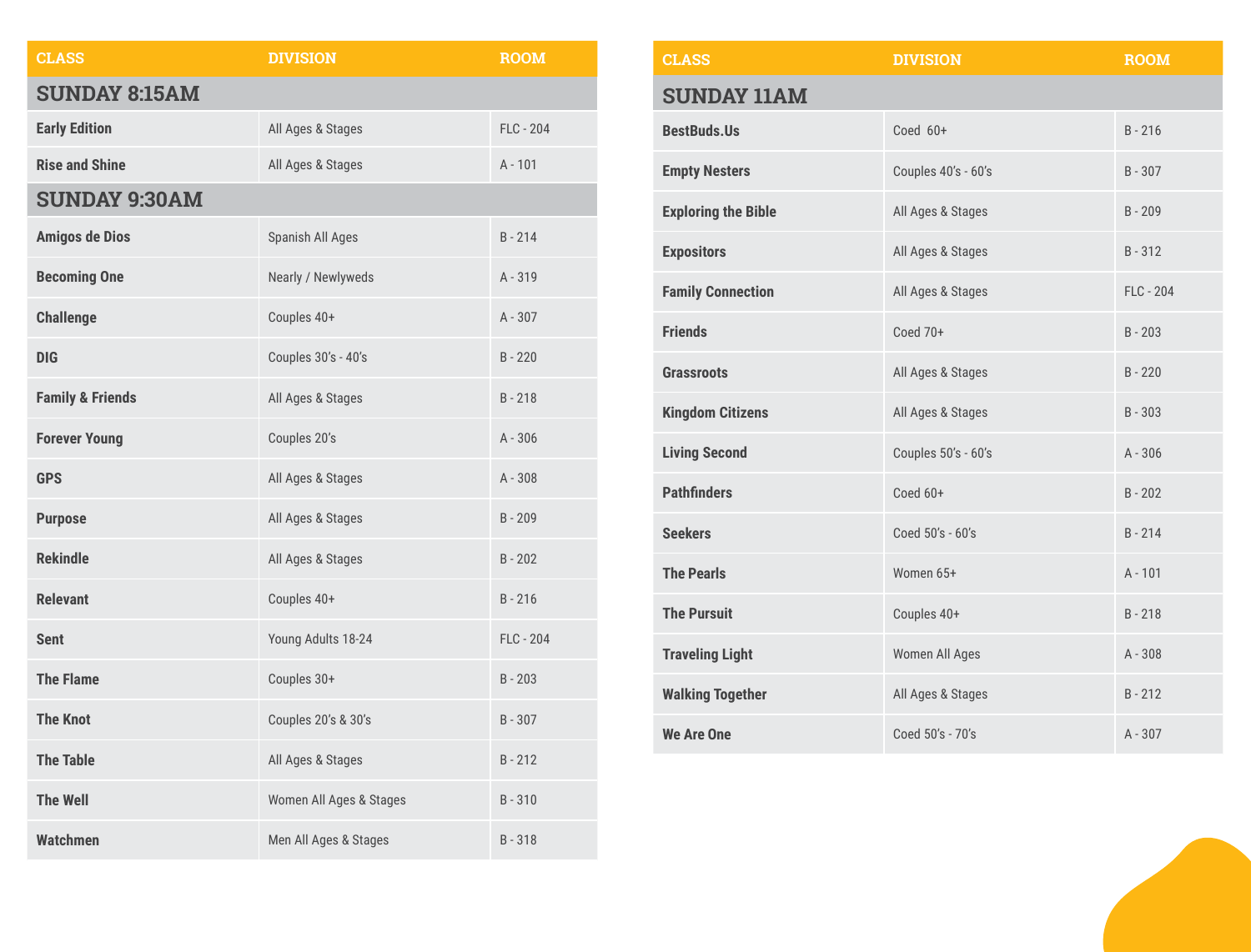# **Weekend Bible Study**

**Class Descriptions**

#### **AMIGOS DE DIOS SPANISH CLASS SUN 930 ROOM B214**

Hola y bienvenidos a la Familia de Dios! Le invitamos a unirse con nosotros, mientras tomas tu café, para visitar con amigos y participar en nuestra clase que empieza con canciones de alabanza y continúa con la enseñansa de la Palabra de Dios.

#### **BECOMING ONE NEARLY/NEWLYWEDS SUN 930 ROOM A319**

One of the happiest times of your life can also be a little daunting. Engaged or newly married, there is no better way to start off together than to lay a solid foundation solely based on a relationship with God and truths found in His scripture. Join us Sunday mornings as we embark on the Journey that is life, and see what happens as we begin our lives as one.

#### **BESTBUDS.US COED 60+ SUN 11 ROOM B216**

The best things about us are our fantastic teachers, our prayer ministry, and our fellowship. Our class members enjoy sharing our life experiences together (usually involving homemade treats). We describe ourselves as benevolent, encouraging, mission and church-supporting, actively witnessing for Christ group of adults. Come join us!

## **CROSSWALK ALL AGES & STAGES SAT 5 ROOM A101**

Why Crosswalk you ask? -Because we help each other stay between the lines as we navigate this street we call life. Because we walk daily bearing our cross. Because we use the crosswalk to be right with God. Because Jesus is our ultimate crossing guard. Join us for an exciting in-depth study of the Bible to reveal His truth to help us walk through our daily lives.

#### **DIG COUPLES 30'S - 40'S SUN 930 ROOM B220**

DIG is a class of married adults mostly in their 30's who have elementary age children, but welcome couples of all ages! DIG wants to meet you where you are, love you unconditionally, encourage you, and show you how to DIG deeper in your relationship with Jesus Christ. Given the opportunity, we would be honored to have you be a part of our family.

#### **EARLY EDITION ALL AGES & STAGES SUN 815 FLC 204**

We are a diverse group of individuals from college students to grandparents and everything in between who enjoy Bible based messages each week and have a fun doing it. You'll feel right at home with the Early Edition crew as we grow in our knowledge of God's love for us and the friendships that are made in the social and interactive time inside and outside our class.

#### **EMPTY NESTERS COUPLES 40'S - 60'S SUN 11 ROOM B307**

Are you an empty nester or soon to be? Come join us as we dive into God's Word and move into a new stage of family life. We would love for you to be able to celebrate being an empty nester and learn and grow together.

#### **CHALLENGE COUPLES 40+ SUN 930 ROOM A307**

We are a Bible study class of married adults all about challenging ourselves to apply God's principles in our lives, our homes, and our workplaces! With exciting activities outside of class and genuine fellowship in class on Sunday mornings, this is the class for you!

#### **EXPLORING THE BIBLE ALL AGES & STAGES SUN 11 ROOM B209**

Join us this weekend as we look to God's word for wisdom and insight into how we should lead our lives. Our class is designed to enable you to ask questions about the Bible and about daily life! We care about you and your family and are organized to minister to you not just on weekends, but throughout the week as well. What's more, we also have a lot of fun!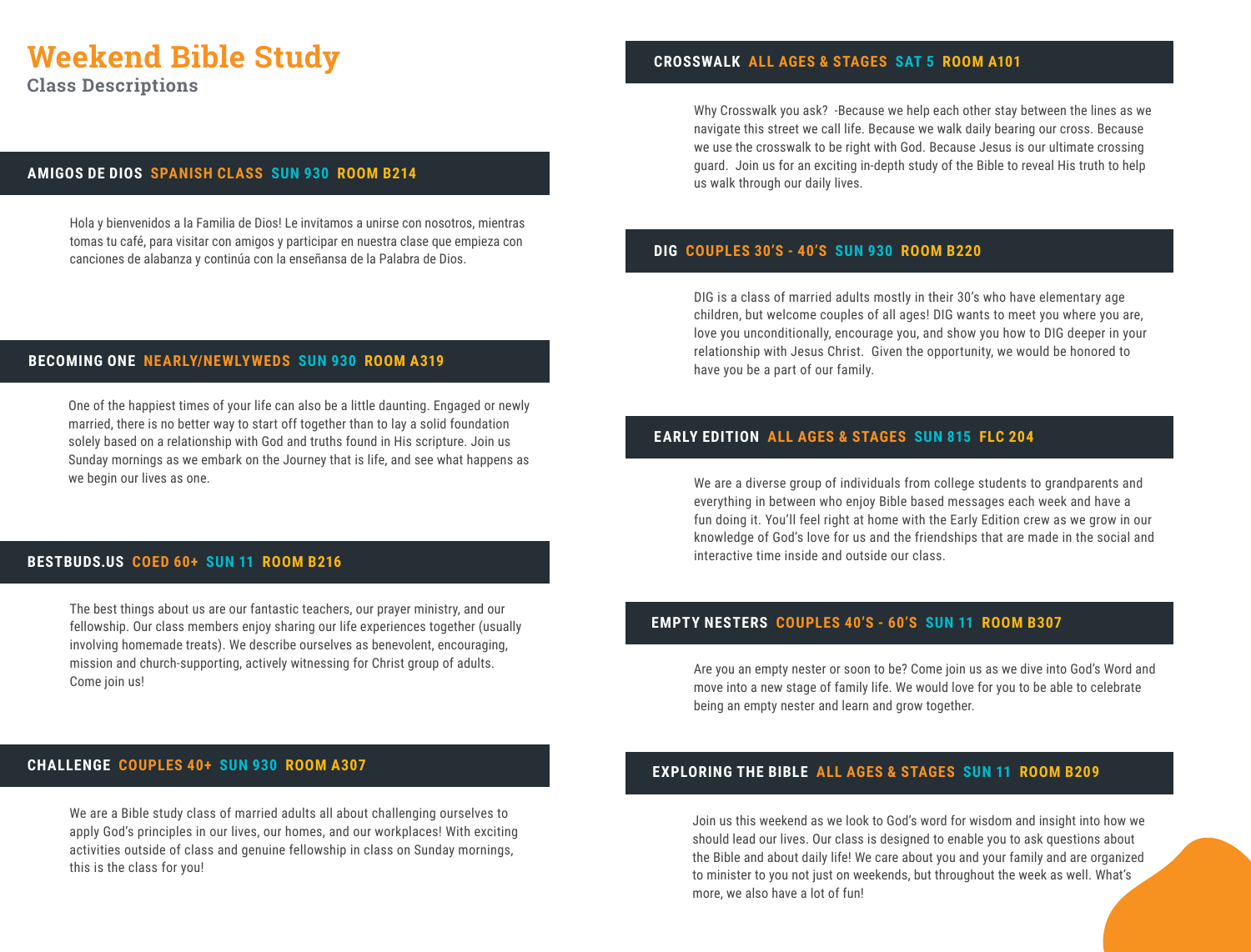#### **EXPOSITORS ALL AGES & STAGES SUN 11 ROOM B312**

The Expositors are a friendly, diverse group of people ranging in age from early twenties to senior believers—all who desire to know and love the Lord more. Our class uses an expository, verse-by-verse method. We learn the author's intent for each book in its historical-grammatical context, within the scope of God's unfolding redemptive plan, as revealed in the entirety of all 66 books of the Bible.

#### **FAMILY & FRIENDS ALL AGES & STAGES SUN 930 ROOM B218**

As our name indicates, we want to be a class that is like family! A family prays for each other, encourages each other, cares for each other when there is a need, and reaches out when you are missed! Our weekly class meetings will include time to get to know one another and a challenging time of Bible study. God's Word will impact our thinking, our words, our actions, and our relationships!

#### **FAMILY CONNECTION ALL AGES & STAGES SUN 11 ROOM FLC 204**

Ours is a diverse class of singles & married couples, open to & inclusive of God's people ranging from college students to grandparents. Family Connection strives to support biblically-based teaching from the curriculum, plus provide social interaction inside & outside the classroom.

#### **FOREVER YOUNG COUPLES 20'S SUN 930 ROOM A306**

A class geared to couples in their 20's that have been married for 2+ years. This is a place to meet and establish friendships as we do life together, not just on the weekends. Join us on Sunday Mornings as we dive into Gods word and build friendships that will keep us forever young.

#### **FRIENDS COED 70+ SUN 11 ROOM B203**

While most of us fall into the 70+ category, some are still in their 60's. We are a mixture of retirees and those still working. We have strong Bible study teachers and are blessed as we study God's Word each Sunday. Our class focuses on three different, but closely related themes--love for one another, belief in prayer, and Christian fellowship.

#### **GPS ALL AGES & STAGES SUN 930 ROOM A308**

GPS is an encouraging Bible Study for single adults over 35 years of age. Our class enjoys frequent fellowship through lunches, dinners, game nights, movies, and volunteer projects. Join us any Sunday and hear from God's Word followed by worship together in our Elevate service and occasionally--lunch!

#### **GRACETIME WOMEN ALL AGES SAT 5 ROOM A308**

Gracetime is an all ladies class that meets on Saturdays at 5PM. If you're looking for a place where friends become family and to get to know the Lord better--you're in the right place!

#### **GRASSROOTS ALL AGES & STAGES SUN 11 ROOM B220**

We are a class geared to not only families, but all ages and stages! Grow in faith like grass that is watered and rooted in the good soil of God's word! We not only enjoy gathering on Sunday mornings for fellowship and bible study; but we like to get together outside of church too!

#### **HAPPY DAYS ALL AGES & STAGES SAT 715 ROOM A101**

Happy Days is a class of people who meet on Saturday night after the worship service. We're all about Prayer- It Changes Lives! We're all about God's Word- It Directs our Lives! We're all about Outreach- We Want to share God's gift of Grace with Others! We're all about Christian Fellowship- We are one in the Lord! (Note: there is no childcare at this time.)

#### **KINGDOM CITIZENS ALL AGES & STAGES SUN 11 ROOM B303**

The Kingdom Citizens class is a diverse class consisting of people from mid-teens to senior adults crossing all ethnic boundaries. This class is for those seeking the meat of the Word and a closer walk with the Lord.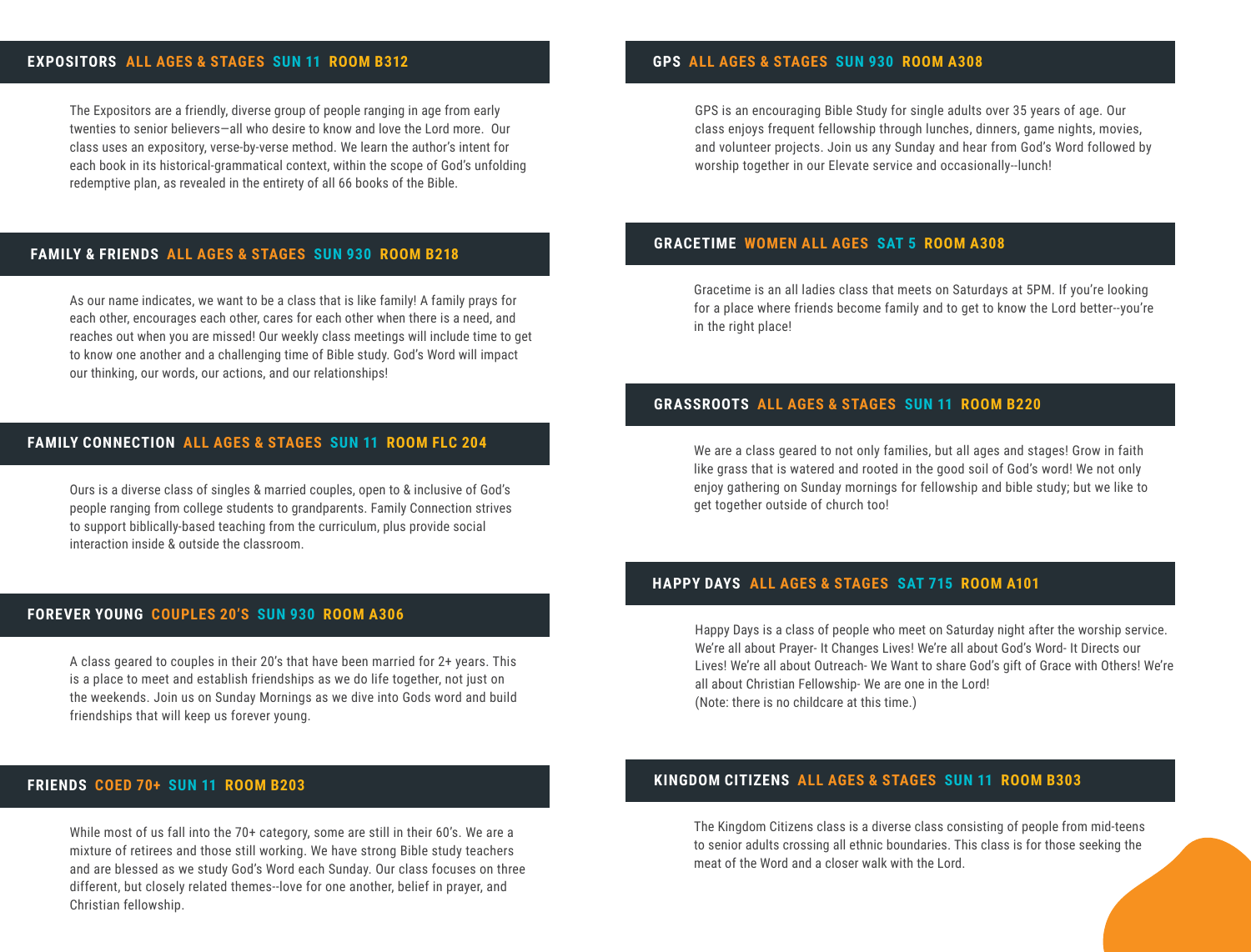#### **LIGHTHOUSE COUPLES 20'S - 40'S SAT 5 ROOM A307**

Lighthouse is geared toward young families (with kids or not). However, we also have families with grown kids, couples who are newly-married/nearly-married, and many in between. We meet for Bible Study, attend the Saturday night "Elevate PM" service together, then move to our weekly after-church event (typically going out to eat, but other activities are mixed in). Our church family is just that - a family. You won't find a more welcoming, exciting, fun-filled, Christ-loving group anywhere!

#### **LIVING SECOND COUPLES 50'S - 60'S SUN 11 ROOM A306**

The Living Second goal is to honor God by creating and maintaining godly homes. As we study the Bible, we talk about caring, nurturing, and supporting our families in all stages in life. We talk about issues affecting our children -- who are in their teens and into their 20's -- and about issues affecting our aging parents. Deuteronomy 6:5-9 is our class Scripture. Most of our members are in their 50's and 60's. We have class fellowships about once per month and are quite active in church service projects.

#### **PATHFINDERS COED 60+ SUN 11 ROOM B202**

Our class is filled with Christian faith and fellowship as we study His Word together. We are not just a class, we are a fabulous family of faith. Please join us.

#### **REKINDLE ALL AGES & STAGES SUN 930 ROOM B202**

Rekindled is a community of people from a variety of backgrounds, ages, life-stages. From singles to marrieds, small kids to adult children and everything in-between! Join us Sundays as we learn and grow through life together as we "press toward the mark for the prize of the high calling of God in Christ Jesus." Philippians 3:14

#### **RELEVANT COUPLES 40+ SUN 930 ROOM B216**

We are married couples ranging from 40's - 60's. We invite you to dig deeper into the doctrines of our faith. In this Bible Study class you will find how God's work is still relevant in our lives today. Every Sunday morning our classroom is open at 9:15am for fellowship time, a great way to catch up and get to know each other before class starts.

#### **RISE AND SHINE ALL AGES & STAGES SUN 815 ROOM A101**

The Rise and Shine class is a loving group who indeed like to get up early to worship and fellowship with the Lord and each other. We are made up of both singles and couples, many of whom have reached their senior years. We enjoy our fellowship, but we are focused on keeping our Bible Study the main thing.

#### **PURPOSE ALL AGES & STAGES SUN 930 ROOM B209**

Purpose is a class made up of people from all different stages of life. From young singles to empty nesters, and every stage in between, all are welcome in our class! We seek to learn how to live "on purpose" for Christ, looking for opportunities to share Christ's love with those around us. We seek to build personal relationships with each other through Bible study, social events, and sharing lives together.

#### **RX FOR LIFE COED 50'S - 60'S SAT 5 ROOM A306**

Join us on Saturday nights to connect with Him and each other through Bible study with practical applications, meaningful discussions, faith-centered fellowship, personal prayer support, and encouragement. We have the cure for what ails you! Our class is open to all adults who want to strengthen their faith and find their purpose and position in the body of Christ. We have adult members of all ages who are single, married, widowed, and divorced.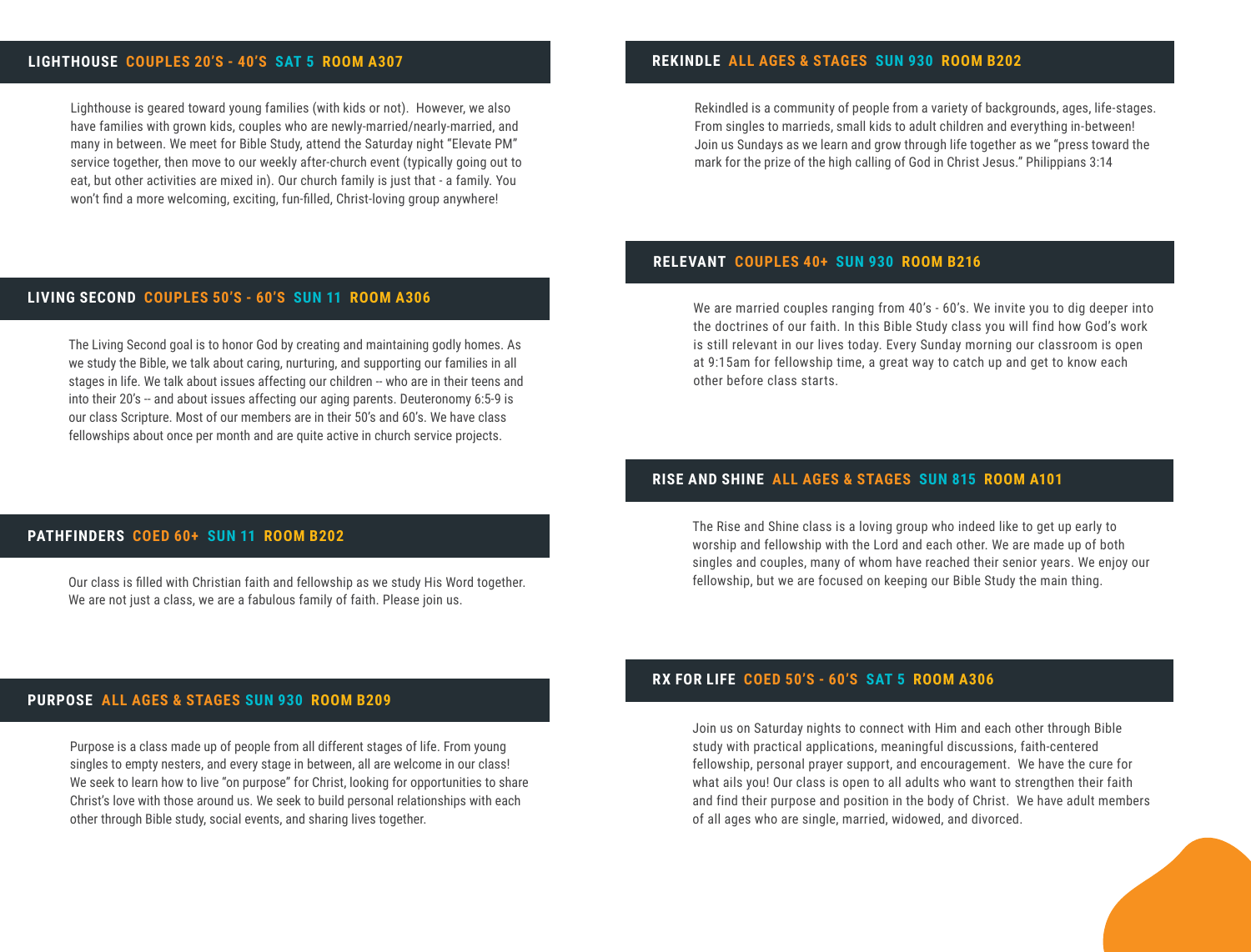#### **SEEKERS COED 50'S - 60'S SUN 11 ROOM B214**

Seekers Bible Study has no age limitation! We have fun, food, fellowship and try not to take ourselves too seriously! We are seeking to know and do God's will, while trying to become more like Jesus on a daily basis.

#### **THE PURSUIT COUPLES 40+ SUN 11 ROOM B218**

We are a group of young married couples dedicated to growing in the knowledge of our Lord Jesus and developing true fellowship with one another. Our Bible study class is where the church becomes family and true relationships are forged as we pursue a Godly life and active love for each other. Join us in The Pursuit every Sunday morning!

#### **SENT YOUNG ADULTS 18-24 SUN 930 ROOM FLC204**

We seek to equip and encourage young adults to hold true to their faith through their college and early professional years. From Sunday morning bible study to weekday events, we have a fun! Join us when you're back from school or if you're here full time; we have something going on just for you.

#### **THE FLAME COUPLES 20'S - 30'S SUN 930 ROOM B203**

Our class consists of couples in their 20's and 30's. Some of us are newly married and some have been married for a while. We all share one thing in common - we want to grow as followers of Christ!!! As a group we desire to learn the Bible, fellowship with one another, and serve our community.

#### **THE KNOT COUPLES 20'S & 30'S SUN 930 ROOM B307**

The Knot is home to young married couples in their 20's and early 30's. We seek to create and grow a community of believers in the same stage of life where we can encourage one another to make Jesus Christ the foundation of our lives, friendships, and most importantly our families and marriages.

#### **THE PEARLS WOMEN 65+ SUN 11 ROOM A101**

The Pearls Bible Study Class seeks to provide senior women excellent Bible teaching in a comfortable, friendly, caring atmosphere. A strong prayer ministry enhances spritual growth for those who regularly attend in person and for those unable to attend due to health limitations. Participation in social activities, travel, volunteer service, and women's ministry events allow our women further opportunities to connect to our SBC body of believers. The Pearls welcome women seeking to connect with others and grow in Christ.

#### **THE TABLE ALL AGES & STAGES SUN 930 ROOM B212**

A place where friends become family! This class is designed for anyone at any age or stage of life: married, single, with or without kids…whoever you are, you are welcome! Come join us each weekend as we grow in community with each other and as we learn more about who God is & His love for us.

#### **THE WELL WOMEN ALL AGES SUN 930 ROOM B310**

Like the woman at The Well, we all need the living water only Christ provides! The Well is a group of women who thirst for that Living Water and gather on a weekly basis. We are women of every age—married or single, with or without children. The Well is the place to be and we look forward to welcoming you!

#### **TRAVELING LIGHT WOMEN ALL AGES SUN 11 ROOM A308**

Journey with us, a caring group of women, as we encourage one another in the faith and together study the word of God. Hebrews 12:1-2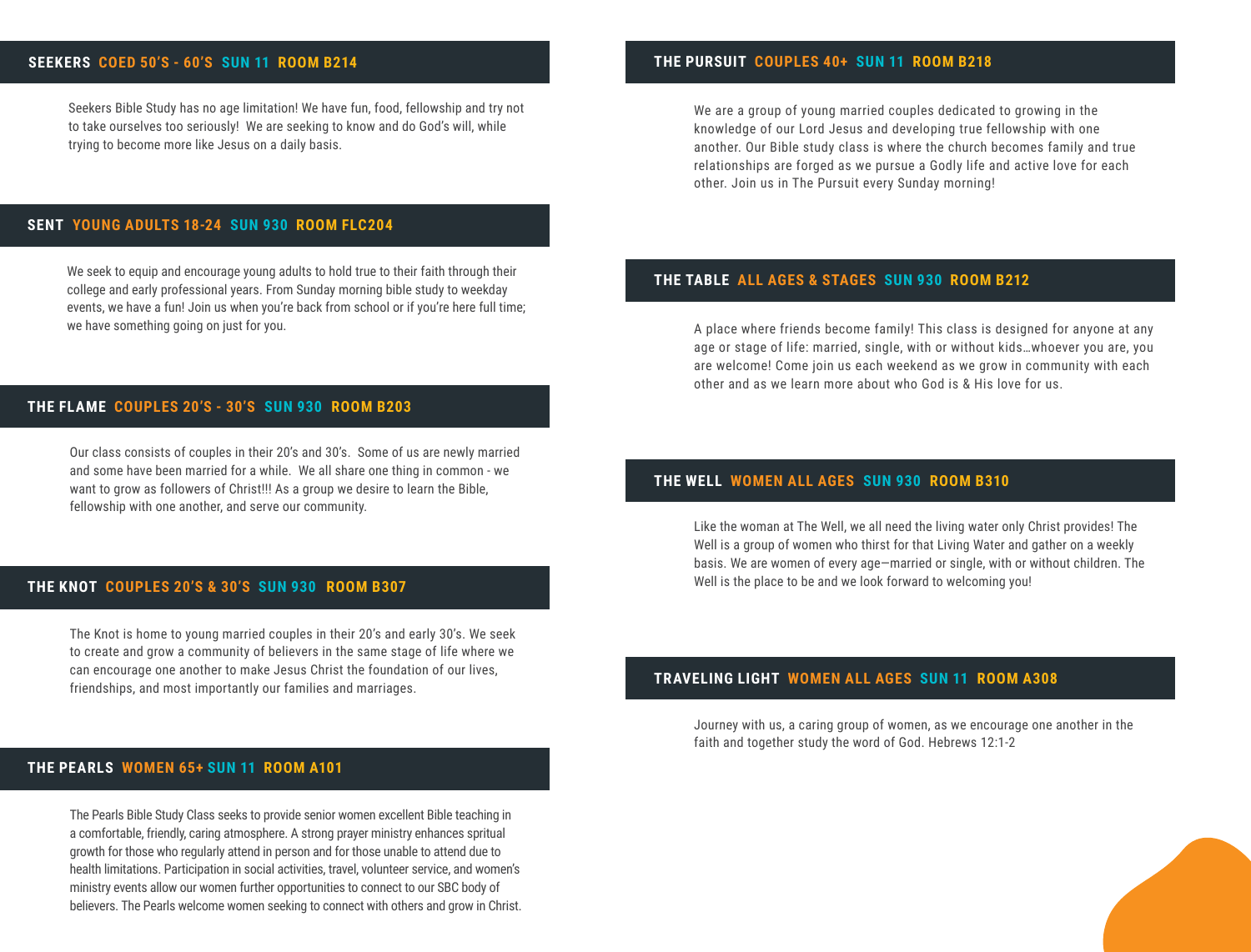#### **WALKING TOGETHER ALL AGES & STAGES SUN 11 ROOM B212**

Walking Together's goal is to provide practical Biblical principles for daily living. Our friendly atmosphere and informal style welcomes new visitors and strengthens the bond between existing members. Join us soon!

#### **WARRIORS COED 65+ SAT 5 ROOM A302**

Our class has strong, in-depth Bible study every Saturday night. We are a class of prayer warriors. We are a class of individuals with different gifts and talents, but all are ready and eager to be on the front lines as Warriors for God. Are you ready for the challenge? Come and join us!

#### **WATCHMEN MEN ALL AGES & STAGES SUN 930 ROOM B318**

The Watchmen Bible Study class is for men devoted to studying God's Word. This is a great place for you if you are want to know more about God's word and to gain the friendship of godly men of all ages.

#### **WE ARE ONE COED 50'S - 70'S SUN 11 ROOM A307**

Ephesians 4:5 says "one Lord, one faith, one baptism" and this describes our class. We are a fun mix of adults (married and otherwise) from our 40's to our 60's who want to have a relationship with our Heavenly Father and each other. We love to learn, comfort, laugh, and pray for each other. You are welcome to come on in and join the fellowship with We are ONE!

# **Second Loves Kids**

#### **NURSERY** BIRTH - 2 YEARS

**1st Floor A Building** - Saturday 5pm, Sunday 930am & 11am

# **PRESCHOOL** 3 YEARS - K

**1st Floor B Building** - Saturday 5pm, Sunday 930am & 11am



Saturday 5pm (PreK & K) Sunday 930am (PreK) & 11am (K) Bible Study opposite hour of GiGL

## **SECOND KIDS** GRADES 1 - 3

#### **2nd Floor A Building** - Saturday 5pm (Bible Study), Sunday 930am



Saturday 6pm Sunday 11am

# **NEXT LEVEL** GRADES 4 - 5

**3rd Floor B Building - B314** Saturday 5pm, Sunday 930am & 11am

# **STUDENT MINISTRY** GRADES 6 - 12

#### **JHIGH - FLC Building**

Saturday 5pm - Rm 108 Sunday 930am - Rm 108 11am - Rm 108



**HIGH SCHOOL - FLC Building**

Saturday 5pm - Rm 108 Sunday 930am - Gym 11am - Rm 205 Wednesday Nights